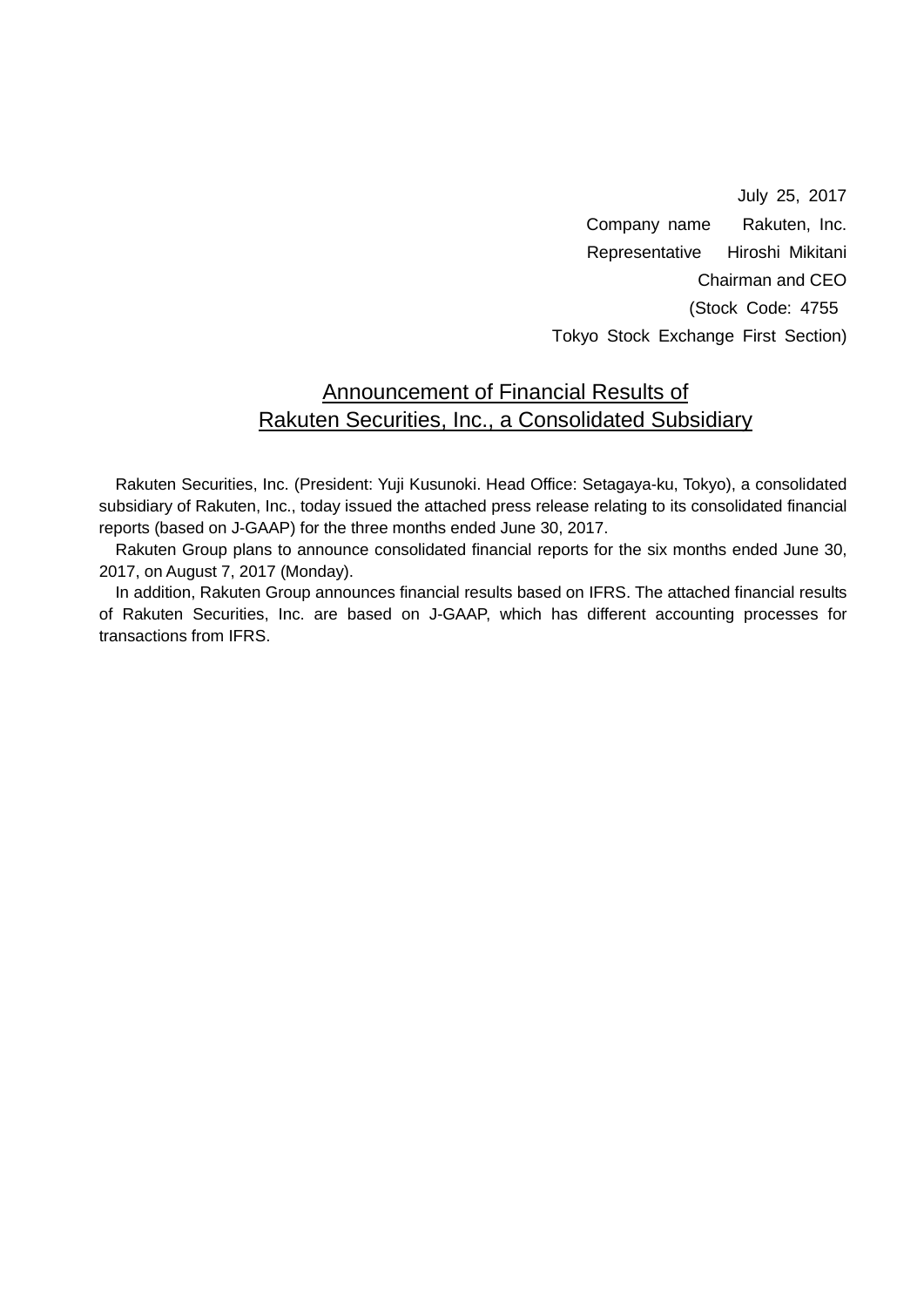

July 25, 2017

# **Financial Reports For the three months ended June 30, 2017**

#### **Rakuten Securities, Inc.**

Rakuten Securities, Inc. (President: Yuji Kusunoki. Head Office: Setagaya-ku, Tokyo) consolidated financial reports for the first quarter ended June 30, 2017 (J-GAAP).

The financial reports of Rakuten Securities, Inc. are based on "Uniform Accounting Standards for Securities Companies" (set by the Board of Directors of the Japan Securities Dealers Association, November 14, 1974). Commodity futures transactions are based on "Uniform Accounting Standards for Commodity Futures Transactions" (set by the Board of Directors of the Commodity Futures Association of Japan, March 3, 1993).

Results for the first quarter ended June 30, 2017(From April 1, 2017 to June 30, 2017)

#### **Consolidated Operating Results\*** (Millions of yen, rounded down)

|                                     | Operating | Net operating | Operating | Ordinary | <b>Net</b> |
|-------------------------------------|-----------|---------------|-----------|----------|------------|
|                                     | revenue   | revenue       | income    | income   | income     |
| Three months ended<br>June 30, 2017 | 12,521    | 11,816        | 4,522     | 4,376    | 3,172      |
| Three months ended<br>June 30, 2016 | 12,405    | 11.919        | 5,155     | 5,022    | 4,610      |

**\***Pre-audited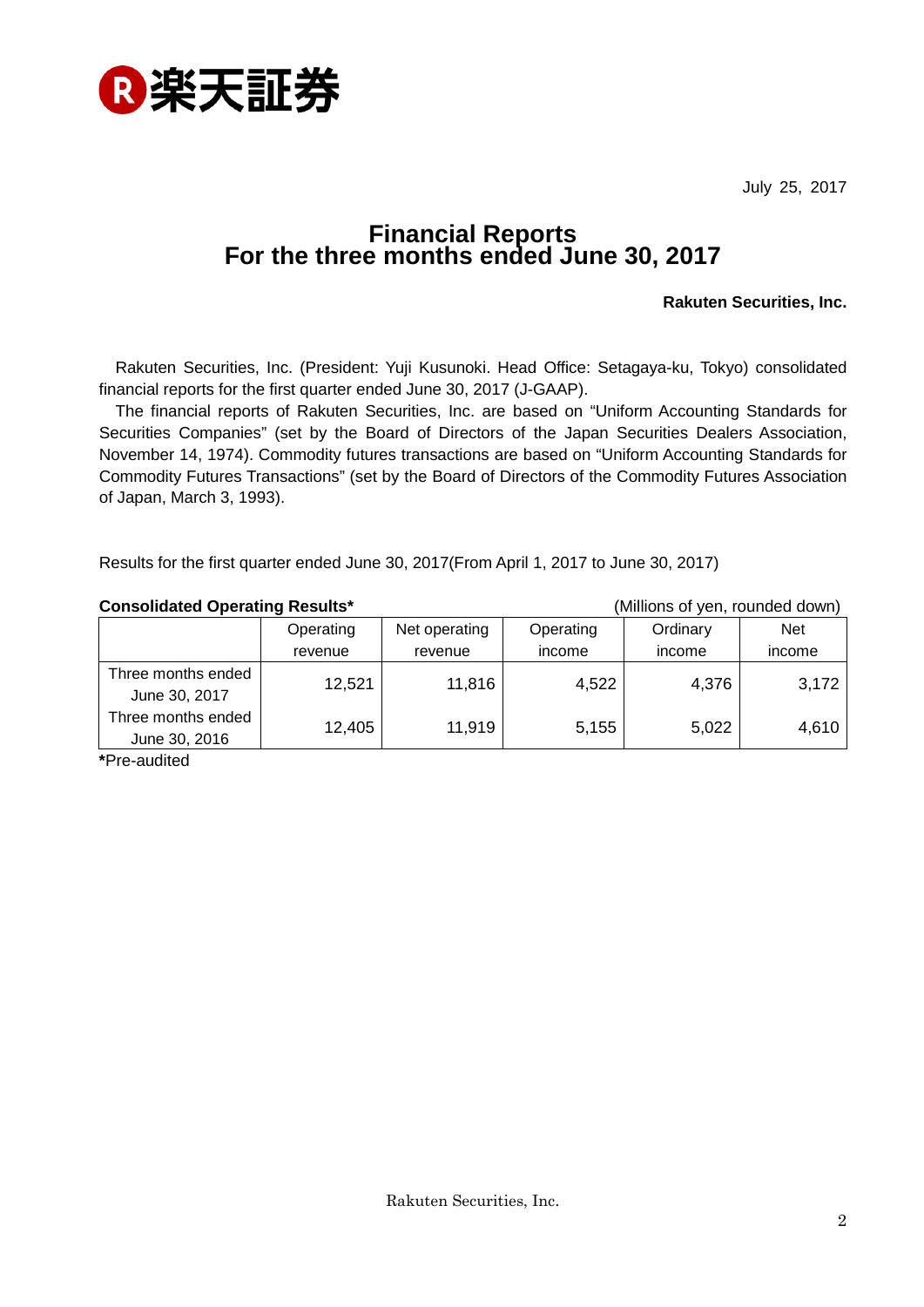

## **(1) Consolidated Balance Sheet**

| (Millions of yen)                                   |                         |                        |
|-----------------------------------------------------|-------------------------|------------------------|
|                                                     | As of<br>March 31, 2017 | As of<br>June 30, 2017 |
| (Assets)                                            |                         |                        |
| <b>Current assets</b>                               | 965,248                 | 1,018,048              |
| Cash and deposits                                   | 81,434                  | 70,173                 |
| Cash segregated as deposits                         | 507,070                 | 553,475                |
| Money held in trust                                 | 1,000                   | 1,000                  |
| <b>Trading products</b>                             | 20,660                  | 19,764                 |
| Trading securities and others                       | 1,112                   | 1,081                  |
| Derivatives                                         | 19,547                  | 18,682                 |
| Operating investment securities for sale and others | 8                       | 8                      |
| Trade date accrual                                  | 99                      | 209                    |
|                                                     | 314,008                 |                        |
| Margin transaction assets                           |                         | 329,337<br>293,453     |
| Loans on margin transactions                        | 282,270                 |                        |
| Cash collateral pledged for securities borrowing on | 31,737                  | 35,883                 |
| margin transactions                                 |                         | 189                    |
| Advances paid                                       | 173                     |                        |
| Cash paid for offering                              | 2,749                   | 3,242                  |
| Securities received as collateral *1                | 338                     | 290                    |
| Short-term guarantee deposits                       | 28,830                  | 31,392                 |
| Variation margin paid                               | 1,503                   | 1,812                  |
| Short-term loan receivables                         | 96                      | 102                    |
| Advance payments                                    | 272                     | 25                     |
| Prepaid expenses                                    | 282                     | 423                    |
| Accounts receivable - other                         | 1,067                   | 1,095                  |
| Accrued corporate taxes and others                  | 8                       | 13                     |
| Accrued revenues                                    | 5,481                   | 5,286                  |
| Deferred tax assets                                 | 253                     | 288                    |
| Allowance for doubtful accounts                     | (92)                    | (83)                   |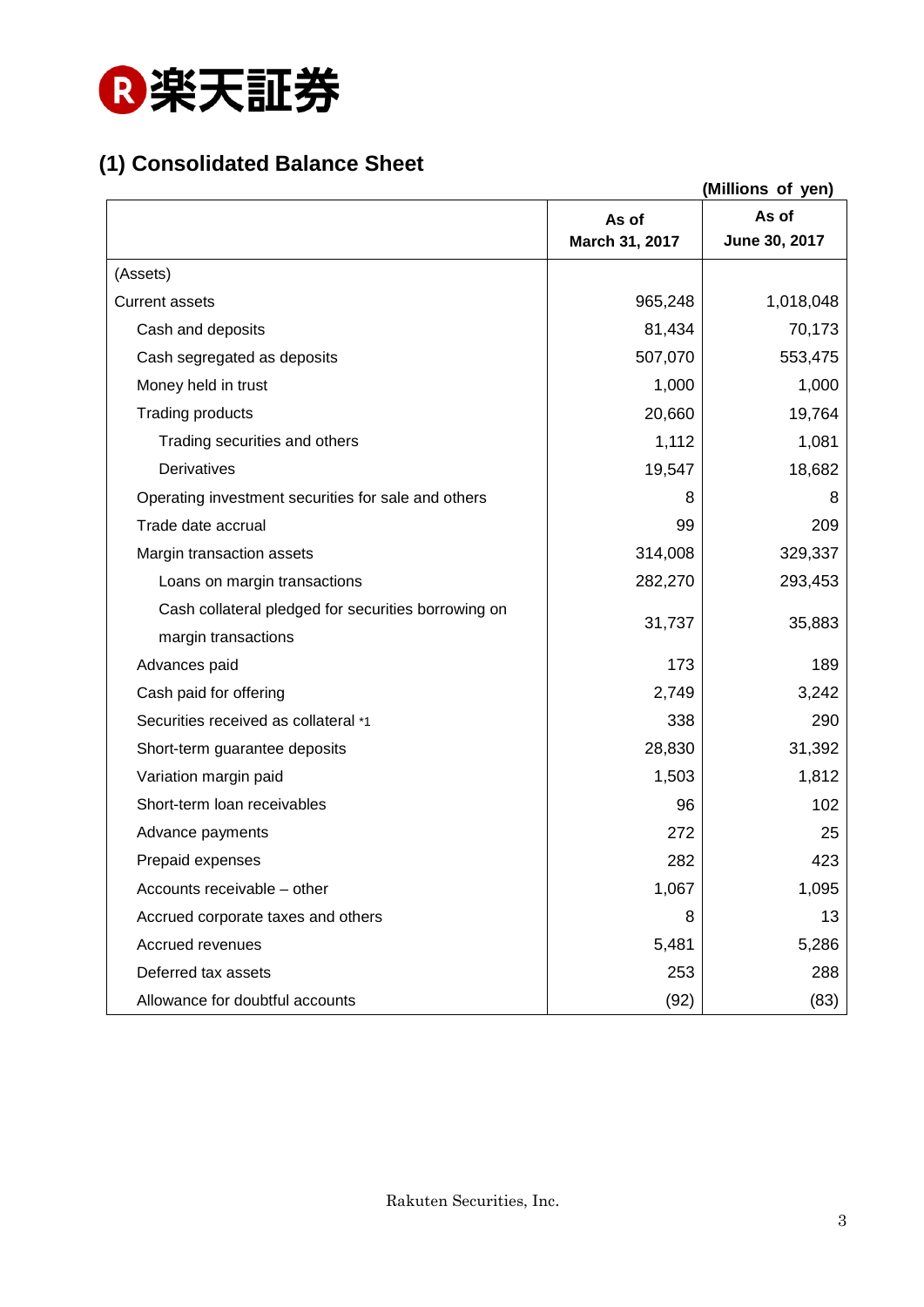

|                                 | (Millions of yen)       |                        |
|---------------------------------|-------------------------|------------------------|
|                                 | As of<br>March 31, 2017 | As of<br>June 30, 2017 |
| <b>Fixed assets</b>             | 25,402                  | 25,427                 |
| Tangible fixed assets           | 1,405                   | 1,389                  |
| <b>Buildings</b>                | 500                     | 497                    |
| Furniture and fixtures          | 904                     | 891                    |
| Intangible fixed assets         | 22,770                  | 22,744                 |
| Goodwill                        | 7,278                   | 7,157                  |
| <b>Customer relationships</b>   | 1,536                   | 1,488                  |
| Software                        | 13,226                  | 13,382                 |
| Software in progress            | 728                     | 715                    |
| Investments and other assets    | 1,226                   | 1,293                  |
| Investment securities           | 272                     | 406                    |
| Long-term loans receivable      | 301                     | 285                    |
| Long-term guarantee deposits    | 843                     | 739                    |
| Long-term prepaid expenses      | 15                      | 62                     |
| <b>Others</b>                   | 1,346                   | 1,343                  |
| Allowance for doubtful accounts | (1, 553)                | (1, 542)               |
| <b>Total assets</b>             | 990,650                 | 1,043,475              |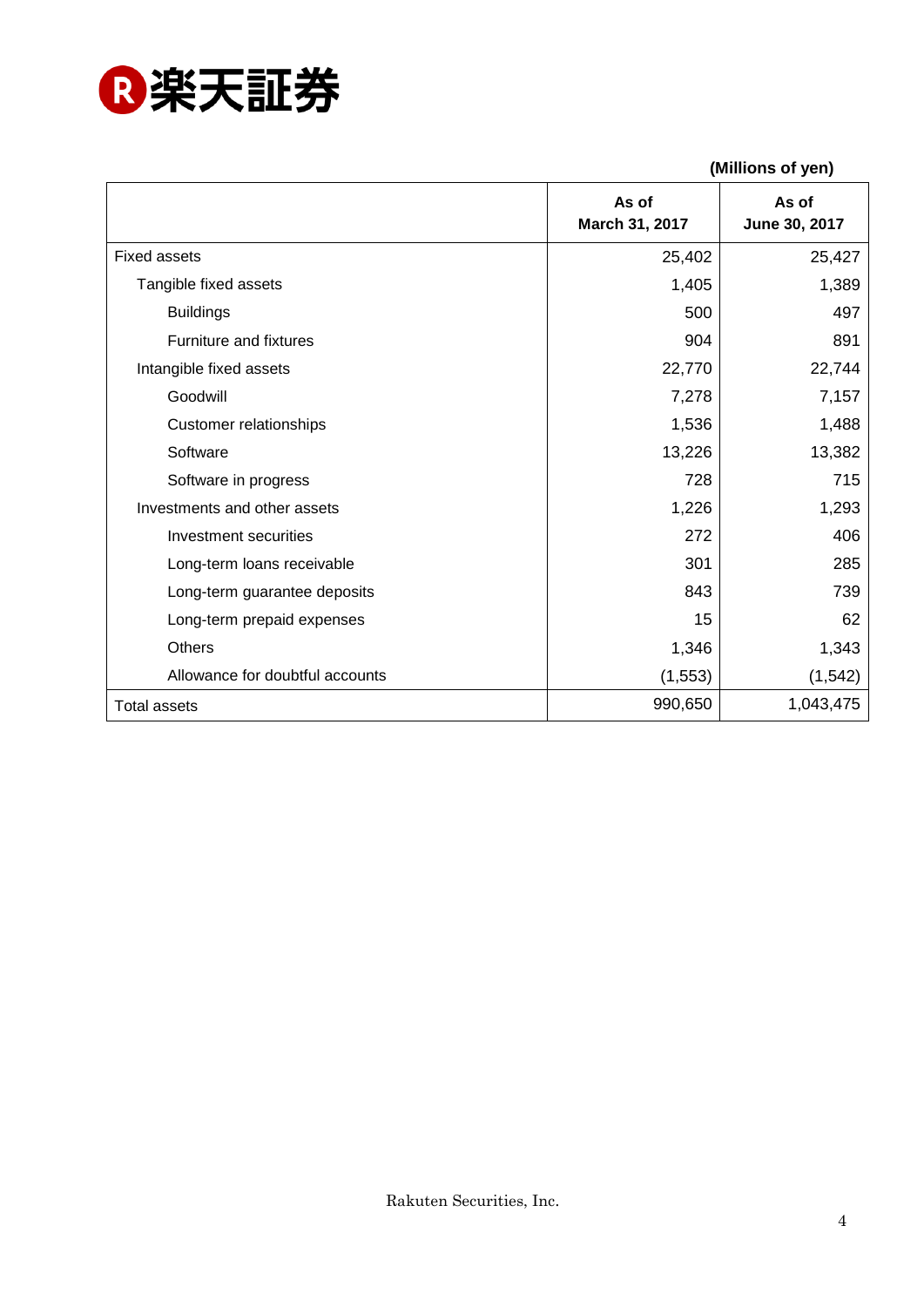

**(Millions of yen)**

|                                                            | As of<br>March 31, 2017 | As of<br>June 30, 2017 |
|------------------------------------------------------------|-------------------------|------------------------|
| (Liabilities)                                              |                         |                        |
| <b>Current liabilities</b>                                 | 899,420                 | 956,785                |
| <b>Trading products</b>                                    | 6,116                   | 6,407                  |
| <b>Derivatives</b>                                         | 6,116                   | 6,407                  |
| Margin transaction liabilities                             | 80,690                  | 96,088                 |
| Borrowings on margin transactions                          | 9,542                   | 19,845                 |
| Cash received for securities lending on margin transitions | 71,148                  | 76,242                 |
| Loans payable secured by securities                        | 148,842                 | 157,639                |
| Cash received on debt credit transactions of securities    | 148,842                 | 157,639                |
| Deposits received                                          | 342,639                 | 392,821                |
| Guarantee deposits received *2                             | 200,165                 | 208,388                |
| Accounts for non-received securities and others            | 23                      | 17                     |
| Short term loans payable                                   | 117,000                 | 83,000                 |
| Advances received                                          | 148                     | 429                    |
| Accrued revenue                                            | 9                       | 8                      |
| Accounts payable - other                                   | 75                      | 7,798                  |
| Accrued expenses                                           | 2,438                   | 2,406                  |
| Income taxes payable                                       | 868                     | 1,509                  |
| Provision for employees' bonuses                           | 363                     | 226                    |
| Provision for directors' bonuses                           |                         | 10                     |
| Provision for sales promotion expenses                     | 31                      | 31                     |
| Other current liabilities                                  | 8                       | 1                      |
| <b>Fixed liabilities</b>                                   | 370                     | 391                    |
| Asset retirement obligations                               | 185                     | 185                    |
| Deferred tax liabilities                                   | 185                     | 205                    |
| <b>Statutory reserves</b>                                  | 3,423                   | 3,197                  |
| Reserve for financial products liabilities                 | 3,402                   | 3,176                  |
| Reserve for liability for commodities transactions         | 21                      | 21                     |
| <b>Total liabilities</b>                                   | 903,214                 | 960,374                |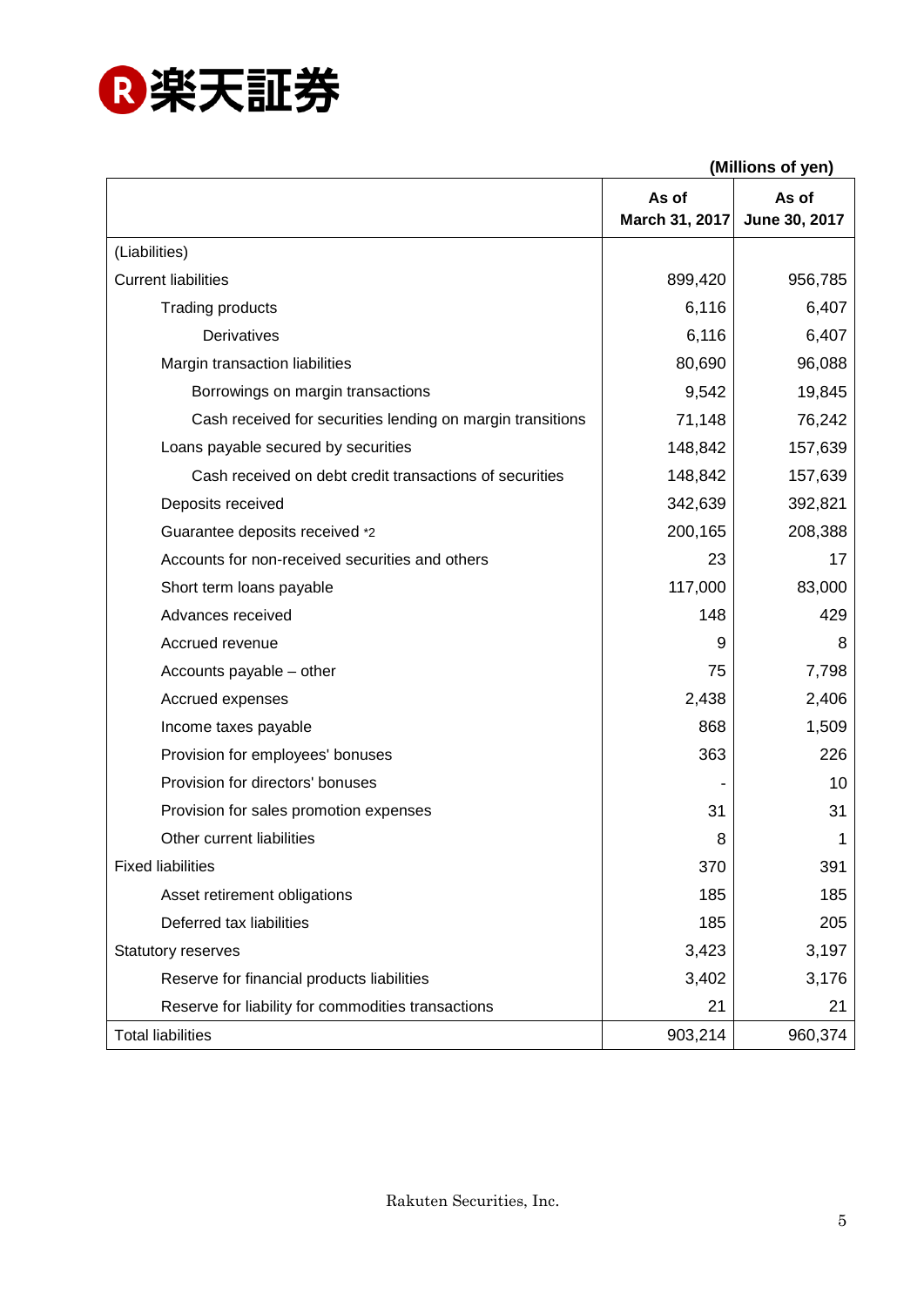

|                                                       |                         | (Millions of yen)      |
|-------------------------------------------------------|-------------------------|------------------------|
|                                                       | As of<br>March 31, 2017 | As of<br>June 30, 2017 |
| (Net assets)                                          |                         |                        |
| Shareholders' equity                                  |                         |                        |
| Capital stock                                         | 7,495                   | 7,495                  |
| Capital surplus                                       | 4,511                   | 4,511                  |
| Retained earnings                                     | 75,834                  | 71,507                 |
| Total shareholders' equity                            | 87,841                  | 83,514                 |
| Accumulated other comprehensive income                |                         |                        |
| Valuation difference on available-for-sale securities | 8                       | 8                      |
| Foreign currency translation adjustment               | (414)                   | (421)                  |
| Total accumulated other comprehensive income          | (406)                   | (412)                  |
| Total net assets                                      | 87,435                  | 83,101                 |
| Total liabilities and net assets                      | 990,650                 | 1,043,475              |

Notes:

\*1: Securities received as collateral for commodity futures transactions (Securities deposited with a Commodity Clearing Organization as clearing margins for transactions by consignors and others).

\*2: Includes JPY 338 million securities in the fiscal year ended March 31, 2017 and JPY 290 million securities in three months ended June 30, 2017 received as substitute for clearing margins etc. from consignors and others for commodity futures transactions.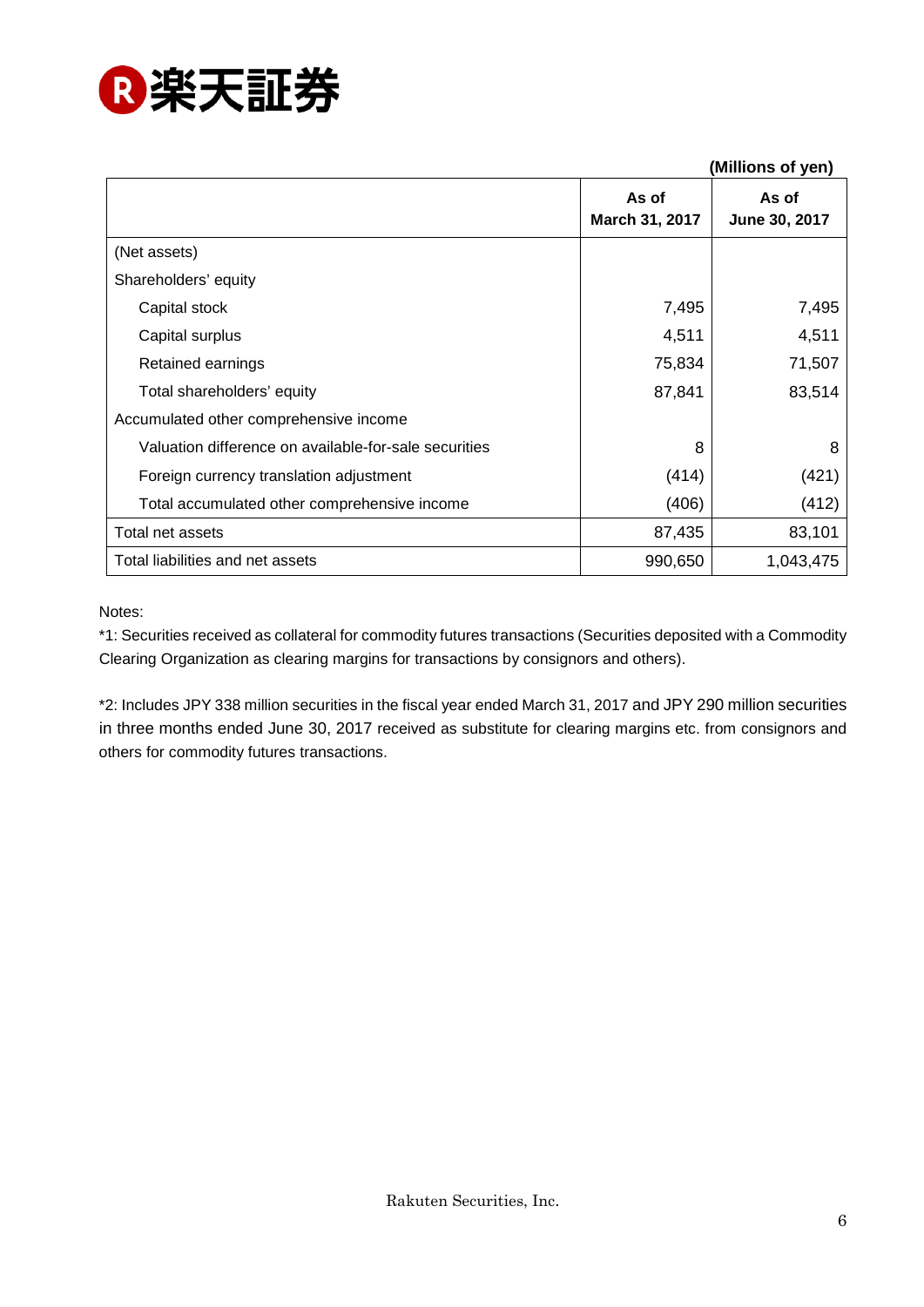

## **(2) Consolidated Statements of Income**

|                                                                |                                                                    | (Millions of yen)                                                  |
|----------------------------------------------------------------|--------------------------------------------------------------------|--------------------------------------------------------------------|
|                                                                | Three months<br>ended June 30,<br>2016 (April 1-<br>June 30, 2016) | Three months<br>ended June 30,<br>2017 (April 1-<br>June 30, 2017) |
| Operating revenue                                              | 12,405                                                             | 12,521                                                             |
| Commission received                                            | 5,618                                                              | 5,518                                                              |
| Commission to consignees                                       | 4,270                                                              | 4,220                                                              |
| Commission for underwriting, secondary distribution and        | 0                                                                  | 0                                                                  |
| solicitation for selling and others for professional Investors |                                                                    |                                                                    |
| Fee for offerings, secondary distribution and solicitation for | 340                                                                | 339                                                                |
| selling and others for professional investors                  |                                                                    |                                                                    |
| Other commissions received                                     | 1,007                                                              | 958                                                                |
| Net trading income                                             | 2,884                                                              | 2,263                                                              |
| Financial revenue                                              | 3,821                                                              | 4,592                                                              |
| Other operating revenue                                        | 81                                                                 | 146                                                                |
| <b>Financial expenses</b>                                      | 486                                                                | 704                                                                |
| Net operating revenue                                          | 11,919                                                             | 11,816                                                             |
| Selling, general, and administrative expenses                  | 6,763                                                              | 7,294                                                              |
| Trading related expenses                                       | 2,696                                                              | 3,091                                                              |
| Personnel expenses                                             | 957                                                                | 992                                                                |
| Real estate expenses                                           | 459                                                                | 412                                                                |
| Office expenses                                                | 1,182                                                              | 1,186                                                              |
| Depreciation                                                   | 1,140                                                              | 1,271                                                              |
| Taxes and dues                                                 | 166                                                                | 166                                                                |
| Goodwill amortization                                          | 137                                                                | 144                                                                |
| Provision for allowance for doubtful accounts                  | (16)                                                               | (19)                                                               |
| Others                                                         | 40                                                                 | 47                                                                 |
| Operating income                                               | 5,155                                                              | 4,522                                                              |
| Non-operating income                                           | 3                                                                  | 9                                                                  |
| Non-operating expenses                                         | 136                                                                | 155                                                                |
| Ordinary income                                                | 5,022                                                              | 4,376                                                              |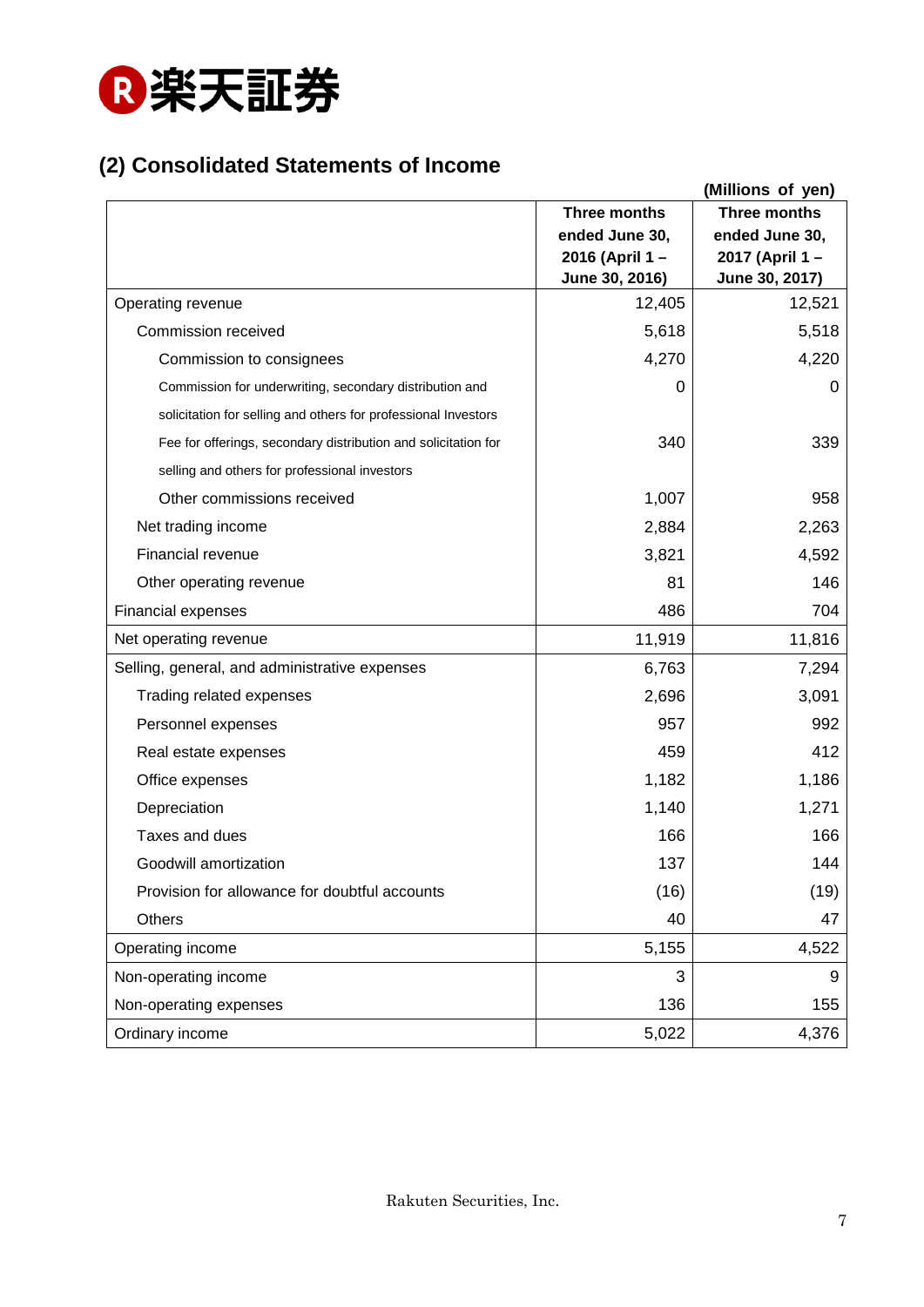

|                                                  |                                                                    | (Millions of yen)                                                  |
|--------------------------------------------------|--------------------------------------------------------------------|--------------------------------------------------------------------|
|                                                  | Three months<br>ended June 30,<br>2016 (April 1-<br>June 30, 2016) | Three months<br>ended June 30,<br>2017 (April 1-<br>June 30, 2017) |
| Extraordinary gains                              | 1,042                                                              | 225                                                                |
| <b>Extraordinary losses</b>                      |                                                                    | 5                                                                  |
| Income before income taxes and other adjustments | 6,064                                                              | 4,597                                                              |
| Income taxes - current                           | 1,185                                                              | 1,439                                                              |
| Income taxes - deferred                          | 268                                                                | (14)                                                               |
| Total income taxes                               | 1,454                                                              | 1,425                                                              |
| Net income                                       | 4,610                                                              | 3,172                                                              |
| Profit (loss) attributable to owners of parent   | 4,610                                                              | 3,172                                                              |